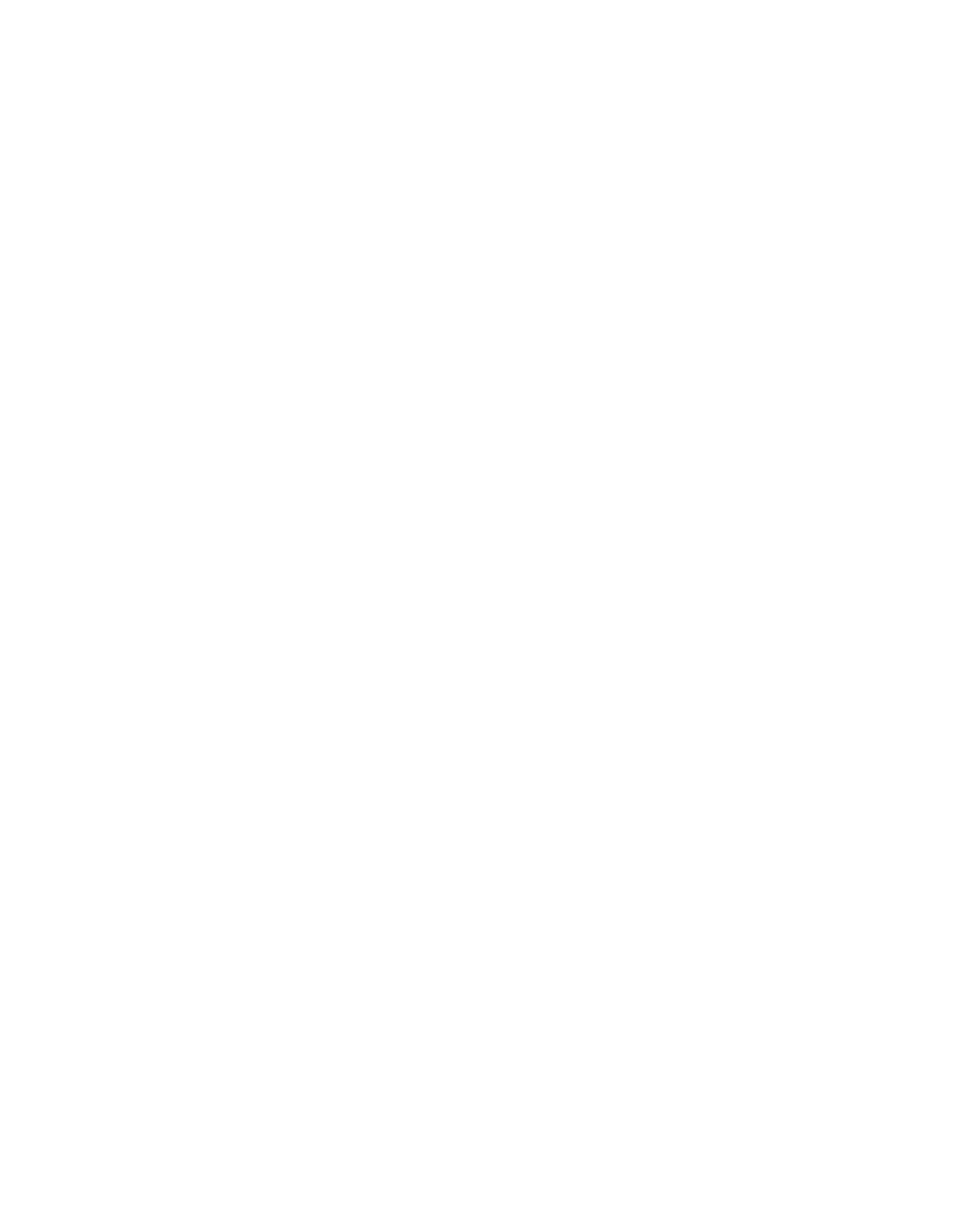# **TABLE OF CONTENTS**

# **2020 1st Extraordinary Session**

### **SUBJECT** PAGE NO.

| First Extraordinary Session Summary / Forecast Revision / Revenue Reductions 2 |  |
|--------------------------------------------------------------------------------|--|
| FY2020, Estimated General Revenue Collection & Distribution Pie Chart 3        |  |
|                                                                                |  |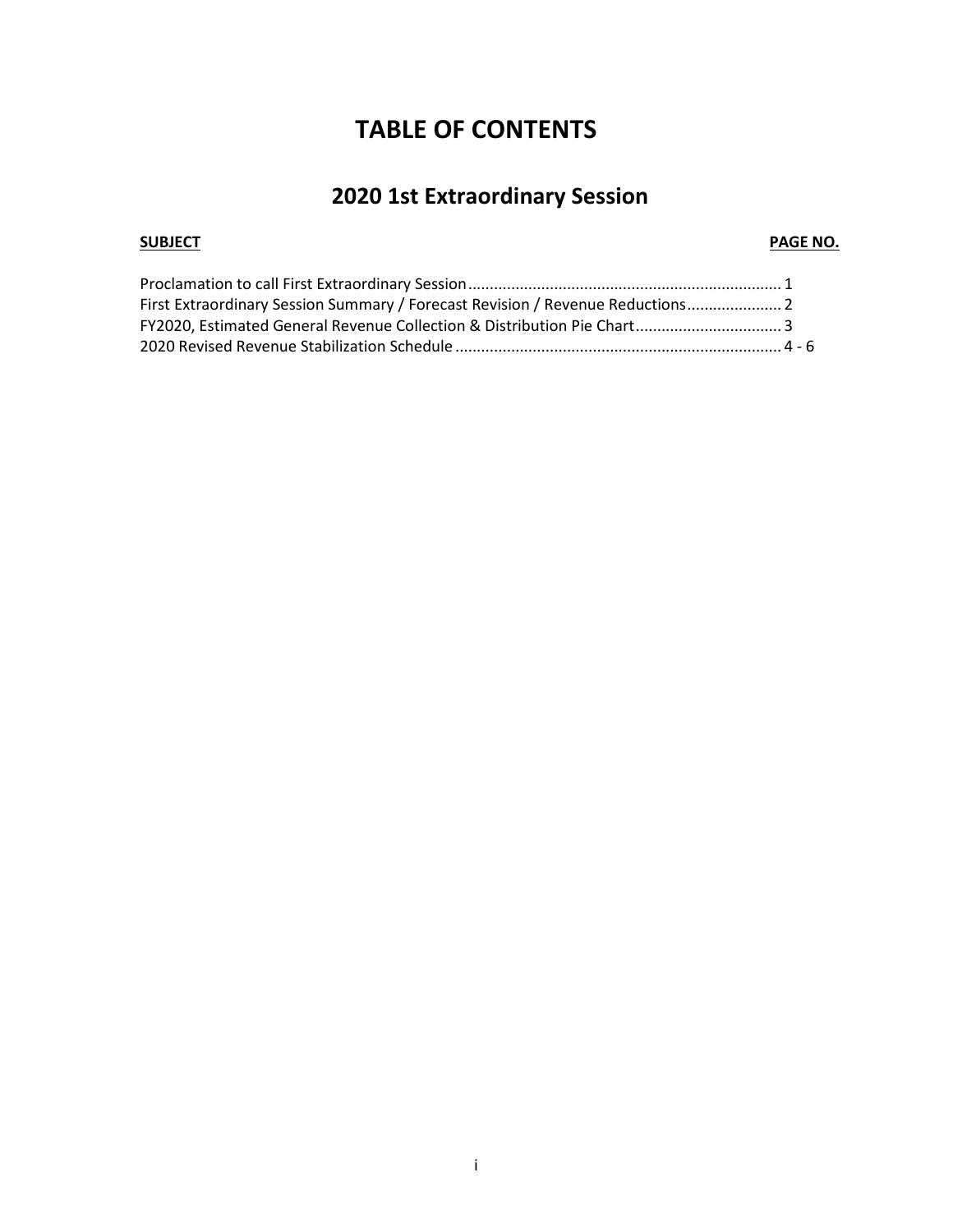## **First Extraordinary Session of 2020 TRAXILE OIF A RIKLONISLAN BY BOUTHYS DEPARTMENT!**

### **PROGLAMATION**

### TO ALL TO WHOM THESE PRESENTS SHALL COME - GREETINGS:

- An extraordinary occasion has arisen making it necessary to convene the  $92<sup>nd</sup>$ **WHEREAS:** General Assembly into extraordinary session; and
- An outbreak of coronavirus disease 2019 (COVID-19) has spread throughout **WHEREAS:** the world, resulting in a global pandemic; and
- On March 11, 2020, by Executive Order 20-03, an emergency was declared in WHERAS: the state as a result of COVID-19, and that emergency is on-going; and
- COVID-19 continues to spread throughout the United States and Arkansas **WHEREAS:** bringing great hardship to bear upon the citizens of Arkansas; and
- Necessary measures taken in an attempt to limit the spread of COVID-19 have **WHEREAS:** brought great hardship to bear upon commerce in the state, impacting the revenue of the State of Arkansas; and
- On March 21, 2020, the United States Treasury Department and Internal **WHEREAS:** Revenue Service announced the federal income tax filing due date is extended from April 15, 2020 to July 15, 2020, and tax payers may also defer federal income tax payments due on April 15, 2020 to July 15, 2020, without penalties and interest, regardless of the amount owed. As a result, Arkansas extended its tax deadline for individual income tax filings and payments to be consistent with this date, further impacting revenue; and
- **WHEREAS:** There is an urgent need for the State of Arkansas to make budgetary adjustments to respond to the impact of this emergency;
- NOW THEREFORE, I, ASA HUTCHINSON, Governor of the State of Arkansas, by virtue of the power and authority vested in me by Article 6, Section 19 of the Arkansas Constitution, do hereby call an Extraordinary Session of the General Assembly to convene in Little Rock on March 26, 2020 at 1:00 p.m., and I do hereby specify that the General Assembly is convened in such Session to consider, and, if so advised, enact laws for the following purposes:
	- To create the COVID-19 Rainy Day Fund; to transfer funds to the COVID-19  $\mathbf{1}$ . Rainy Day Fund; and to Declare an Emergency;
	- $\mathbf{2}$ . To confirm gubernatorial appointees as required by Ark. Code Ann. § 10-2-113; and
	- 3. To provide for the payment of expenses and per diem of the House of Representatives and the Senate for this Extraordinary Session.

IN TESTIMONY WHEREOF, I have hereunto set my hand and caused the Great Seal of the State of Arkansas to be affixed this 24<sup>th</sup> day of March, in the year of our Lord 2020.

utchinson, Governoı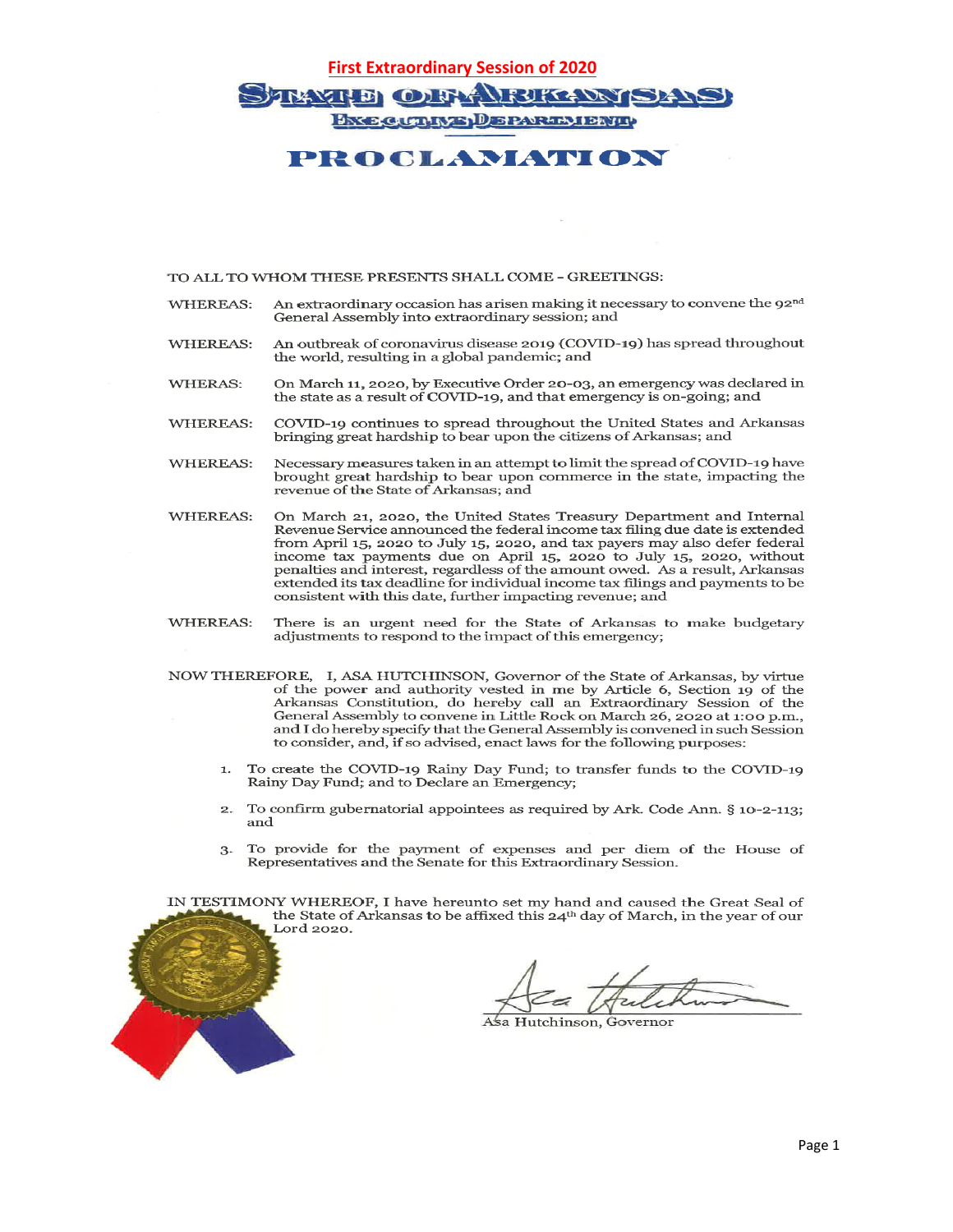### Act 1 (SB02) and Act 2 (HB1001) of the First Extraordinary Session of 2020

- Act 1 and Act 2 of the First Extraordinary Session of 2020 are identical bills that created a new fund COVID-19 Rainy Day Fund and transferred \$173,610,632 from surplus funds to the new fund.
- This action by the Legislature was in response to the reduction in general revenue distributions due to the COVID-19 crisis and to provide a mechanism to distribute funds to State Agencies that demonstrated the need for additional funding in order to provide essential services and provide funding for unanticipated COVID-19 related needs.
- Any disbursements from this fund requires approval by the Senate Pro Tempore, Speaker, and majority and minority leaders of both chambers. Two out of three of the Representatives and two out of three of the Senators is the required for approval of a release of funds.
- Any remaining balances in the fund at the end of Fiscal Year 2020 is recouped and transferred back into the General Revenue Allotment Reserve Fund, where balances are maintained until appropriated by the General Assembly.

Reductions in Net General Revenue

- On March 23, 2020 the Official General Revenue Forecast was reduced by \$353,091,462 for Fiscal Year 2020. Net general revenue available for distribution was reduced from \$5.737 billion to \$5.384 billion.
- -\$160 million reduction due to the COVID-19 Virus effects in sales tax collections.
	- o -\$55 million in the final 3 month period of Sales Tax Collections.
	- o -\$105 million in the final 3 month period of Withholding Tax Collections.
- -\$211.5 million reduction due to Executive Order EO20-09 extended the individual income tax return deadline from April 15, 2020 to July 15, 2020 due to the COVID-19 emergency, which effectively moved significant state general revenue income tax collections from FY2020 to FY2021.
	- o -\$148 million in reduction in individual tax return collections.
	- o -\$63.5 million reduction in collections from individual income tax extension collections.
- An additional \$18.4 million in other various general revenue was also revised.

Reductions to State Agencies and Institutions

• On March 23, 2020 the Revenue Stabilization general revenue allocations were reduced to reflect the \$353.1 million reduction in the Official General Revenue Forecast which resulted in Allocation A funding at 95.8%, and Allocations B and C not being funded.

| <b>FY2020 Reductions in General Revenue</b>   |                    |  |  |  |  |
|-----------------------------------------------|--------------------|--|--|--|--|
| Public School Fund (K-12)                     | ( \$121, 315, 493) |  |  |  |  |
| Medicaid                                      | ( \$114, 138, 023) |  |  |  |  |
| <b>Total Institutions of Higher Education</b> | (543, 289, 612)    |  |  |  |  |
| DHS (All Divisions Less Medicaid)             | ( \$20, 177, 762)  |  |  |  |  |
| Correction                                    | (\$17,646,761)     |  |  |  |  |
| <b>Community Correction</b>                   | (56, 285, 202)     |  |  |  |  |
| <b>State Police</b>                           | (55, 212, 036)     |  |  |  |  |
| <b>Health Department</b>                      | ( \$3,436,518)     |  |  |  |  |
| All Other Agencies and Local Aid              | ( \$21,590,055)    |  |  |  |  |
| <b>Total Reduction</b>                        | ( \$353,091,462)   |  |  |  |  |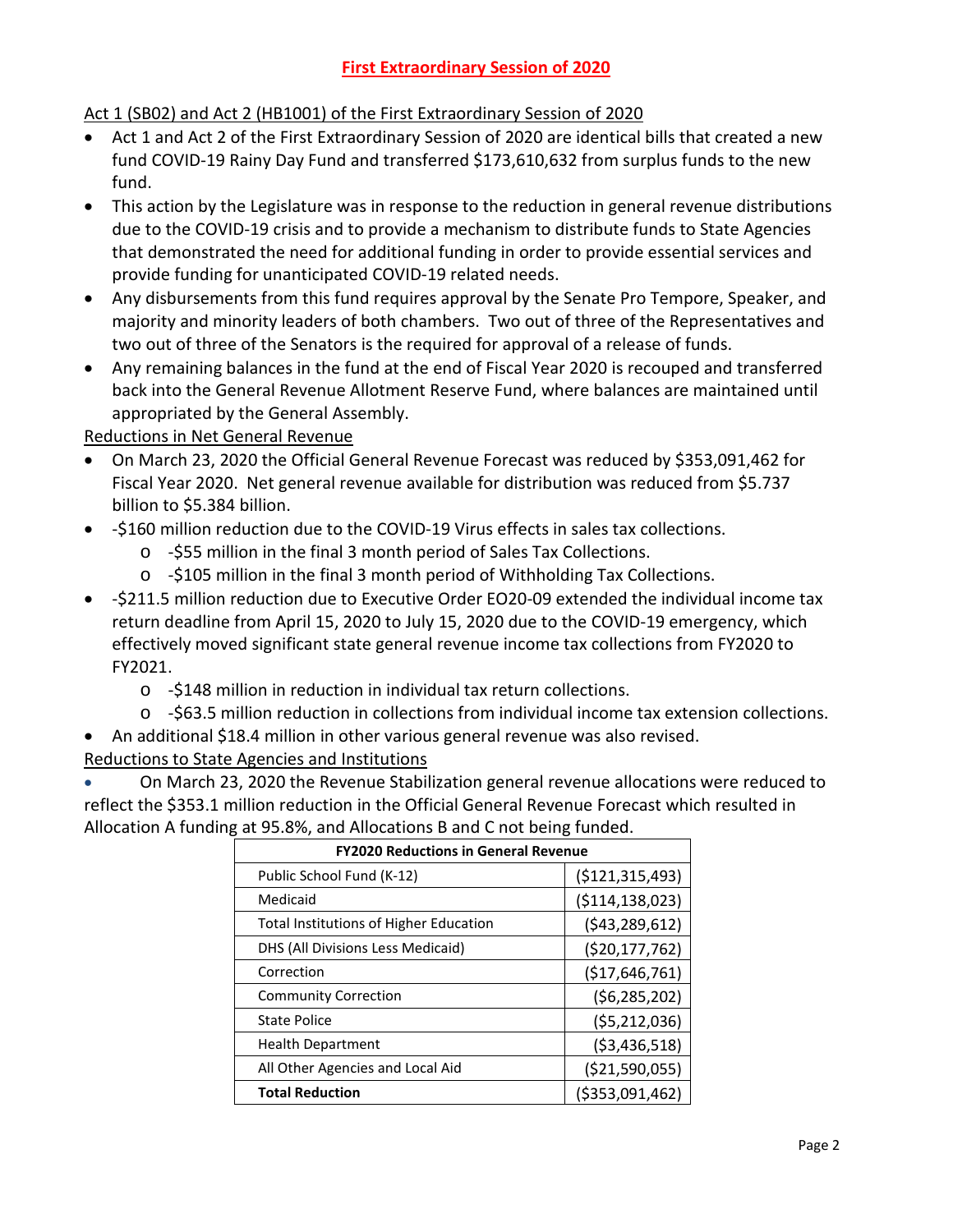

# **FY2019-20 ESTIMATED GROSS GENERAL REVENUES**

**\$6,695.2 Million (03/23/2020)**



1. Distribution to State Agencies and Institutions: \$5,363.1 Million (RSA 95.8% of A) Bureau of Legislative Research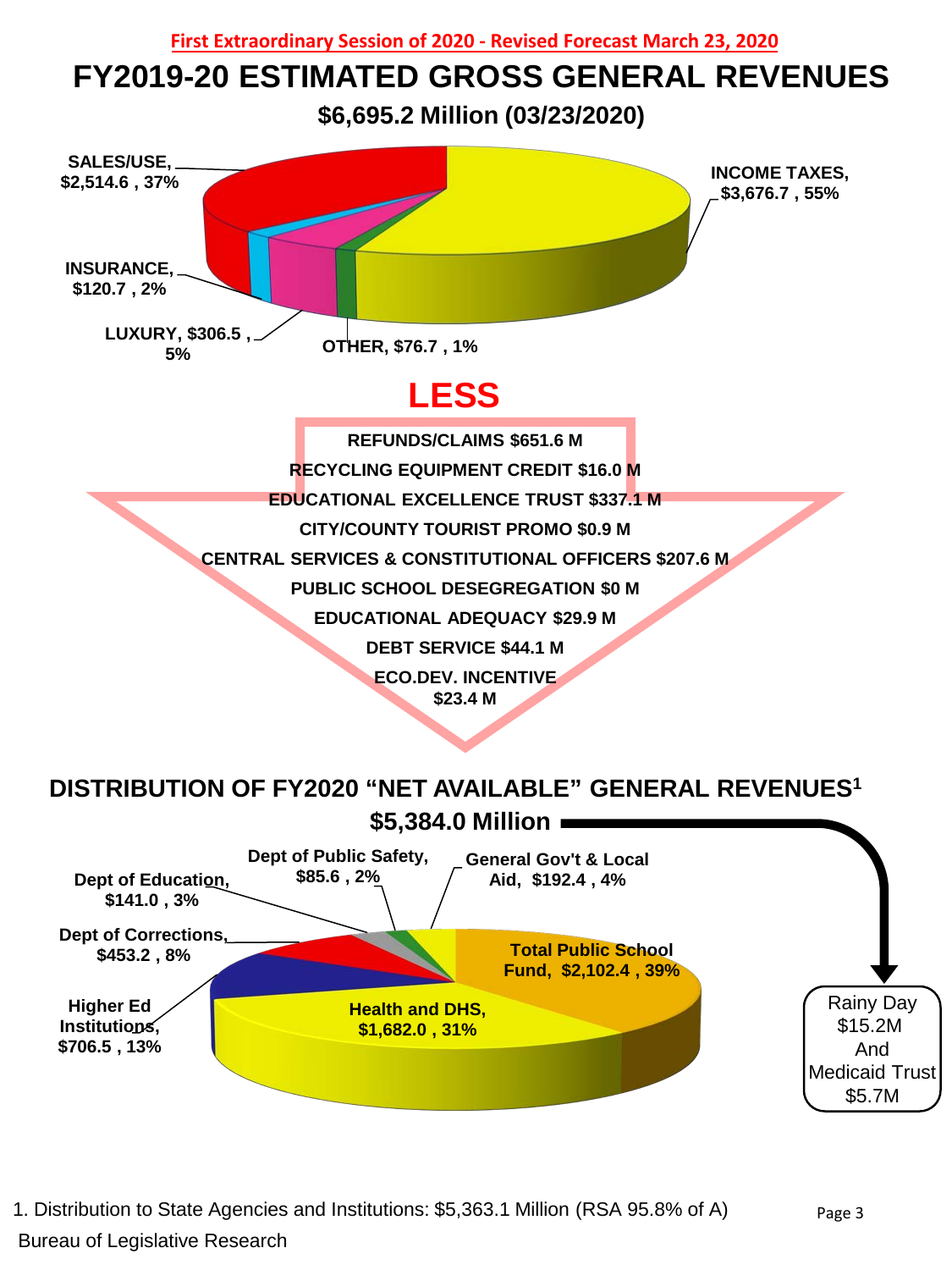## DISTRIBUTION OF GENERAL REVENUE FY2020 - March 23, 2020 Forecast

| <b>General Revenue</b>                                                               | 2018-19                   |                           | 2019-20 Forecast      | $\%$<br><b>Change</b> |                                   |                                                                 |                      |
|--------------------------------------------------------------------------------------|---------------------------|---------------------------|-----------------------|-----------------------|-----------------------------------|-----------------------------------------------------------------|----------------------|
| Department or Institution and Fund                                                   |                           | "A"                       | "B"                   | "C"                   | <b>TOTAL</b><br><b>ALLOCATION</b> | <b>March 23, 2020</b><br>Forecast (95.8% of<br><b>A Funded)</b> |                      |
| Public School Fund:                                                                  |                           |                           |                       |                       |                                   | 0.958042128                                                     |                      |
| Dept. of Ed - Division of Elementary &<br>Secondary Ed                               | \$2,156,934,175           | \$2,156,851,204           | \$30,818,606          | \$0                   | \$2,187,669,810                   | \$2,066,354,317                                                 | $-4.20%$             |
| Dept. of Ed - State Library                                                          | 5,641,919                 | 5,641,919                 | $\mathbf 0$           | 0                     | 5,641,919                         | 5,405,196                                                       | $-4.20%$             |
| Dept. of Ed - Career and Techical Education                                          | 31,964,455                | 31,964,521                | $\mathbf 0$           | 0                     | 31,964,521                        | 30,623,358                                                      | $-4.20%$             |
| <b>Total Public School Fund</b>                                                      | \$<br>2.194.540.549       | \$<br>2,194,457,644       | - \$<br>30,818,606 \$ | $\blacksquare$        | \$<br>2,225,276,250               | 2,102,382,870<br>\$                                             | $-4.20%$             |
|                                                                                      |                           |                           |                       |                       |                                   |                                                                 |                      |
| <b>General Education Fund:</b><br>Department of Education                            | \$15,677,561              | \$16,298,264              | \$0                   | \$0                   | \$16,298,264                      | \$15,614,424                                                    | $-0.40%$             |
| Dept. of Ed - Education Facilities Partnership                                       | 41,828,951                | 41,828,951                |                       |                       | 41,828,951                        | 40,073,897                                                      | $-4.20%$             |
| Dept. of Ed - Division of Academic Facilities<br>& Transp                            | 2,509,256                 | 2,617,738                 |                       |                       | 2,617,738                         | 2,507,903                                                       | $-0.05%$             |
| Dept. of Ed - Educational Television                                                 | 5,278,441                 | 5,465,076                 | $\mathbf 0$           | 0                     | 5,465,076                         | 5,235,773                                                       | $-0.81%$             |
| Dept. of Ed - School for the Blind                                                   | 7,016,941                 | 7,234,724                 | $\mathbf 0$           | $\mathbf 0$           | 7,234,724                         | 6,931,170                                                       | $-1.22%$             |
| Dept. of Ed - School for the Deaf                                                    | 10,142,113                | 10,511,853                | $\mathbf 0$           | 0                     | 10,511,853                        | 10,070,798                                                      | $-0.70%$             |
| Dept. of Ed - State Library                                                          | 3,514,711                 | 3,615,572                 | $\Omega$              | $\mathbf 0$           | 3,615,572                         | 3,463,870                                                       | $-1.45%$             |
| Dept. of Ed - Division of Career and<br><b>Technical Education</b>                   | 4,790,510                 | 4,802,243                 |                       |                       | 4,802,243                         | 4,600,751                                                       | $-3.96%$             |
| Dept. of Commerce - Rehabilitation Services                                          | 12,897,526                | 12,910,638                | $\mathbf 0$           | 0                     | 12,910,638                        | 12,368,935                                                      | $-4.10%$             |
| <b>Technical Institutes</b><br>Crowley's Ridge TI (Merged with East AR CC<br>FY2019) |                           |                           |                       |                       |                                   |                                                                 |                      |
| Dept. of Ed - Northwest TI<br>Dept. of Corrections - Riverside VTS                   | 3,062,951<br>2,296,614    | 3,148,724<br>2,353,432    | 0<br>$\mathbf 0$      | 0<br>0                | 3,148,724<br>2,353,432            | 3,016,610<br>2,254,687                                          | $-1.51%$<br>$-1.83%$ |
| <b>Total Funds</b>                                                                   | \$109,015,575             | 110,787,215               | \$0                   | \$0                   | \$110,787,215                     | \$106,138,819                                                   | $-2.64%$             |
| <b>Department of Human Services:</b>                                                 |                           |                           |                       |                       |                                   |                                                                 |                      |
| Administration - Directors Office                                                    | \$20,449,298              | \$23,961,086              | \$0                   | \$0                   | \$23,961,086                      | \$22,955,730                                                    | 12.26%               |
| Aging and Adult Services                                                             | 70,000                    |                           |                       |                       |                                   | $\Omega$                                                        |                      |
| Children and Family Services                                                         | 123,951,648               | 125,202,457               | 0                     | 0                     | 125,202,457                       | 119,949,228                                                     | $-3.23%$             |
| Child Care/Early Childhood Education                                                 | 1,062,433                 | 2,114,627                 | 0                     | $\mathbf 0$           | 2,114,627                         | 2,025,902                                                       | 90.69%               |
| <b>Youth Services</b>                                                                | 48,693,779                | 48,769,900                | $\Omega$              | $\Omega$              | 48,769,900                        | 46,723,619                                                      | $-4.05%$             |
| Developmental Disabilities Services                                                  | 64,839,336                | 66,983,723                | 0                     | 0                     | 66,983,723                        | 64,173,229                                                      | $-1.03%$             |
| <b>Medical Services</b>                                                              | 2,182,425                 | 2,337,188                 | 0                     | 0                     | 2,337,188                         | 2,239,125                                                       | 2.60%                |
| DHS - Grants (Medicaid)                                                              | 1,251,591,562             | 1,251,591,562             | 61,623,904            | 0                     | 1,313,215,466                     | 1,199,077,443                                                   | $-4.20%$             |
| <b>Behavioral Health Services</b><br>Services for the Blind (Transferred to          | 101,534,223               | 96,415,813                | 2,500,000             | 0                     | 98,915,813                        | 92,370,411                                                      | $-9.03%$             |
| Commerce FY20)                                                                       | 1,886,566                 |                           |                       |                       |                                   |                                                                 |                      |
| <b>Provider Services and Quality Assurance</b><br><b>County Operations</b>           | \$4,652,477<br>47,886,932 | \$5,385,624<br>48,185,582 | \$0<br>$\mathbf 0$    | \$0<br>0              | \$5,385,624<br>48,185,582         | \$5,159,655<br>46,163,818                                       | 10.90%<br>$-3.60%$   |
| <b>Total Department of Human Services</b>                                            | \$1,668,800,679           | \$1,670,947,562           | \$64,123,904          | \$0                   | \$1,735,071,466                   | \$1,600,838,158                                                 | $-4.19%$             |
| <b>General Government Fund:</b>                                                      |                           |                           |                       |                       |                                   |                                                                 |                      |
| Dept of Parks, Heritage & Toursim - Div of<br><b>AR Heritage</b>                     | \$8,056,879               | \$7,512,712               | \$0                   | \$0                   | \$7,512,712                       | \$7,197,495                                                     | $-10.67%$            |
| Department of Agriculture                                                            | 17,298,621                | 17,716,231                | 0                     | 0                     | 17,716,231                        | 16,972,896                                                      | $-1.88%$             |
| Department of Labor and Licensing                                                    | 3,227,555                 | 3,227,813                 | 0                     | 0                     | 3,227,813                         | 3,092,381                                                       | $-4.19%$             |
| Dept of Ed - Division of Higher Education<br>Institution Productivity Funding        | 11,399,182                | 11,401,648                | $\mathbf 0$           | 0                     | 11,401,648                        | 10,923,259                                                      | $-4.18%$             |
| <b>Higher Education Grants</b>                                                       | 40,017,466                | 40,017,466                | 0                     | 0                     | 40,017,466                        | 38,338,418                                                      | $-4.20%$             |
| Dept of Commerce - Economic Development<br>Commission                                | 11,278,566                | 14,815,619                | 0                     | 0                     | 14,815,619                        | 14,193,987                                                      | 25.85%               |
| Dept. of Corrections - Division of Correction                                        | 353,186,149               | 358,381,920               | 2,609,818             | 0                     | 360,991,738                       | 343,344,977                                                     | $-2.79%$             |
| Dept. of Corrections - Division of Community<br>Correction                           | 87,984,370                | 91,025,675                | 2,465,958             | 0                     | 93,491,633                        | 87,206,431                                                      | $-0.88%$             |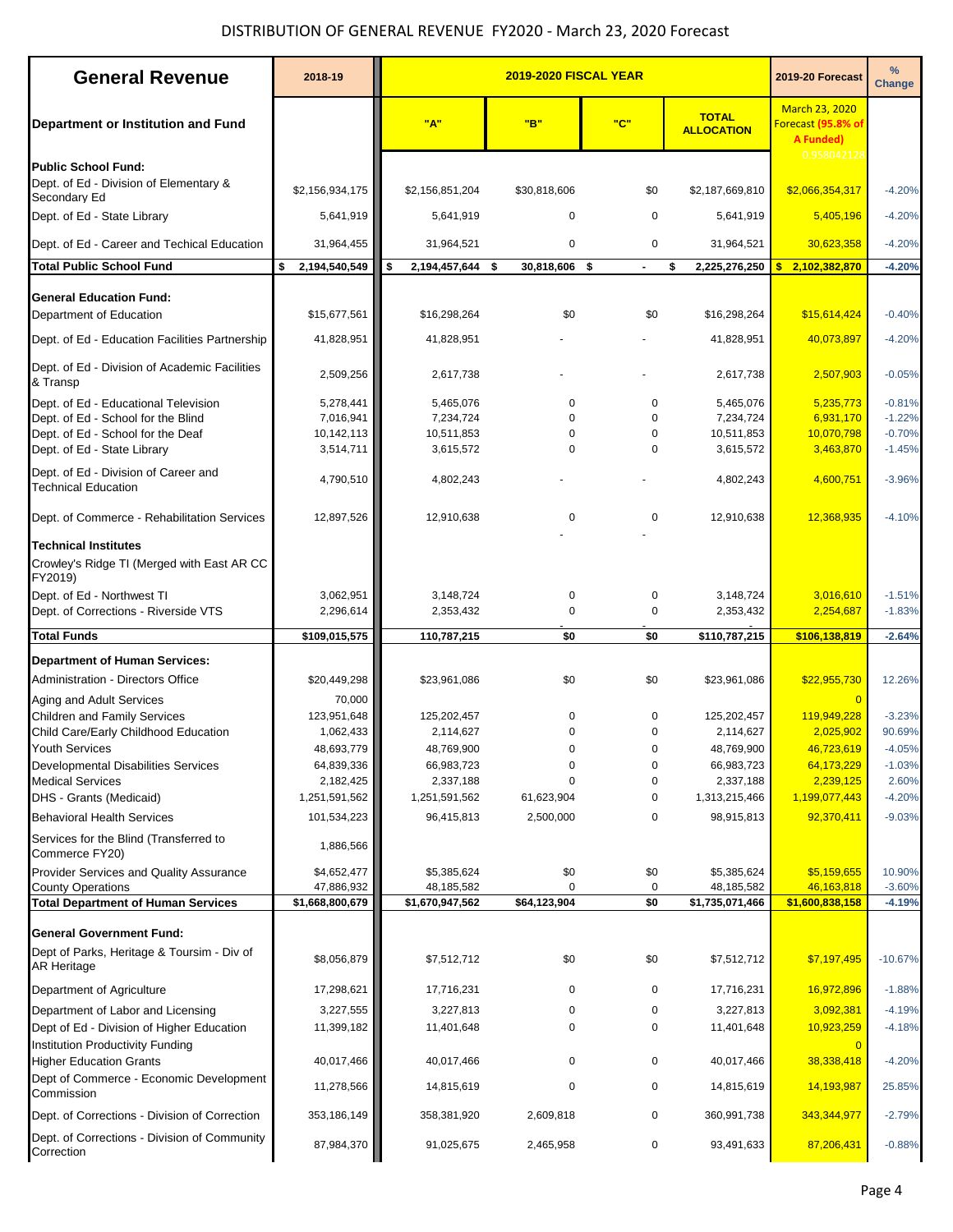## DISTRIBUTION OF GENERAL REVENUE FY2020 - March 23, 2020 Forecast

| <b>General Revenue</b>                                                                                                  | 2018-19                       | <b>2019-2020 FISCAL YEAR</b>             |                     |                          |                                   | 2019-20 Forecast                                         | $\frac{9}{6}$<br>Change |
|-------------------------------------------------------------------------------------------------------------------------|-------------------------------|------------------------------------------|---------------------|--------------------------|-----------------------------------|----------------------------------------------------------|-------------------------|
| Department or Institution and Fund                                                                                      |                               | "A"                                      | "B"                 | "C"                      | <b>TOTAL</b><br><b>ALLOCATION</b> | <b>March 23, 2020</b><br>Forecast (95.8% of<br>A Funded) |                         |
| Department of the Military                                                                                              | 9,310,105                     | 9,313,129                                | $\mathbf 0$         | $\mathbf 0$              | 9,313,129                         | 8,922,370                                                | $-4.16%$                |
| Dept of Parks, Heritage & Toursim - Parks<br>and Tourism                                                                | 20,425,108                    | 20,775,547                               | $\mathbf 0$         | $\mathbf 0$              | 20,775,547                        | 19,903,849                                               | $-2.55%$                |
| Dept of Energy & Environmt - Div of<br><b>Environmental Quality</b>                                                     | 3,795,216                     | 3,965,422                                | $\mathbf 0$         | $\mathbf 0$              | 3,965,422                         | 3,799,041                                                | 0.10%                   |
| Miscellaneous Agencies                                                                                                  | 58,760,822                    | 60,393,652                               | 954,718             | $\mathbf 0$              | 61,348,370                        | 57,859,663                                               | $-1.53%$                |
| <b>Total General Government Funds</b>                                                                                   | \$624,740,039                 | \$638,546,834                            | \$6,030,494         | \$0                      | \$644,577,328                     | \$611,754,768                                            | $-2.08%$                |
| <b>Other Funds:</b><br>County Aid                                                                                       | \$21,428,616                  | \$21,428,616                             | \$0                 | \$0                      | \$21,428,616                      | \$20,529,517                                             | $-4.20%$                |
| Dept of Corrections - County Jail<br>Reimbursement                                                                      | 18,263,607                    | 18,263,607                               | $\mathbf 0$         | 0                        | 18,263,607                        | 17,497,305                                               | $-4.20%$                |
| Dept of Public Safety - Crime Information<br>Center                                                                     | 3,759,593                     | 3,759,593                                | 0                   | 0                        | 3,759,593                         | 3,601,848                                                | $-4.20%$                |
| DFA - Child Support Enforcement                                                                                         | 12,984,053                    | 12,984,053                               | $\mathbf 0$         | $\mathbf 0$              | 12,984,053                        | 12,439,270                                               | $-4.20%$                |
| <b>Health Department</b>                                                                                                | 78,491,994                    | 81,904,015                               | $\mathbf 0$         | $\mathbf 0$              | 81,904,015                        | 78,467,497                                               | $-0.03%$                |
| Performance Fund (Merit Adjustment)<br><b>Motor Vehicle Acquisition</b>                                                 | 24,000,000<br>3,000,000       | 0<br>3,000,000                           | 0<br>$\mathbf 0$    | 14,785,000<br>0          | 14,785,000<br>3,000,000           | $\overline{0}$<br>2,874,126                              | $-4.20%$                |
| <b>Municipal Aid</b>                                                                                                    | 29,372,099                    | 29,372,099                               | $\Omega$            | $\mathbf 0$              | 29,372,099                        | 28,139,708                                               | $-4.20%$                |
| Dept of Public Safety - Div of AR State Police                                                                          | 66,375,577                    | 69,308,454                               | 2,304,001           | $\mathbf 0$              | 71,612,455                        | 66,400,419                                               | 0.04%                   |
| Dept of Trans. & Shared Svcs - Dept of Info<br><b>Systems</b><br>Dept of Commerce - Workforce Services -<br><b>TANF</b> | 3,864,840                     | 3,864,840                                | $\mathbf 0$         | $\mathbf 0$              | 3,864,840                         | 3,702,680                                                | $-4.20%$                |
| Dept of Commerce - Workforce Services -<br>Adult Ed                                                                     |                               |                                          |                     |                          |                                   |                                                          |                         |
| Dept of Commerce - State Services for the<br><b>Blind</b>                                                               |                               | 1,965,700                                | $\mathbf 0$         | $\mathbf 0$              | 1,965,700                         | 1,883,223                                                | $-0.18%$                |
| Dept of Commerce - Skills Development<br>Fund                                                                           |                               |                                          |                     |                          |                                   |                                                          |                         |
| <b>Total Other Funds</b>                                                                                                | \$261,540,379                 | \$245,850,977                            | \$2,304,001         | \$14,785,000             | \$262,939,978                     | \$235,535,593                                            | $-9.29%$                |
| <b>HIGHER EDUCATION INSTITUTIONS</b>                                                                                    |                               |                                          |                     |                          |                                   |                                                          |                         |
| <b>Four Year Institutions</b><br>Arkansas State University                                                              | \$59,090,991                  | \$58,876,246                             | \$0                 | \$0                      | \$58,876,246                      | \$56,405,924                                             | $-4.54%$                |
| Arkansas Tech University                                                                                                | 32,910,223                    | 32,538,697                               | 271,166             | $\pmb{0}$                | 32,809,863                        | 31,173,443                                               | $-5.28%$                |
| <b>Henderson State University</b>                                                                                       | 18,971,741                    | 18,971,741                               | 75,980              | $\mathbf 0$              | 19,047,721                        | 18,175,727                                               | $-4.20%$                |
| Southern Arkansas University                                                                                            | 16,072,947                    | 15,740,826                               | 1,801,893           | 0                        | 17,542,719                        | 15,080,374                                               | $-6.18%$                |
| <b>UA-Fayetteville</b><br>UA - System                                                                                   | 122,494,054<br>3,417,950      | 118,711,855<br>3,417,950                 | 3,304,143<br>61,523 | $\mathbf 0$<br>$\pmb{0}$ | 122,015,998<br>3,479,473          | 113,730,958<br>3,274,540                                 | $-7.15%$<br>$-4.20%$    |
| UA - Archeological Survey                                                                                               | 2,327,380                     | 2,327,380                                | 41,893              | 0                        | 2,369,273                         | 2,229,728                                                | $-4.20%$                |
| UA - Agriculture                                                                                                        | 62,800,138                    | 62,800,138                               | 1,130,402           | $\pmb{0}$                | 63,930,540                        | 60,165,178                                               | $-4.20%$                |
| UA - Clinton School                                                                                                     | 2,295,575                     | 2,295,575                                | 41,320              | 0                        | 2,336,895                         | 2,199,258                                                | $-4.20%$                |
| UA - Criminal Justice Institute                                                                                         | 1,825,769                     | 1,825,769                                | 32,864              | 0                        | 1,858,633                         | 1,749,164                                                | $-4.20%$                |
| UA - Math, Science and Arts School                                                                                      | 1,113,015                     | 1,113,015                                | 20,034              | 0                        | 1,133,049                         | 1,066,315                                                | $-4.20%$                |
| U of A - Fort Smith                                                                                                     | 20,594,615                    | 20,574,769                               | 0                   | $\mathbf 0$              | 20,574,769                        | 19,711,495                                               | $-4.29%$                |
| <b>UA-Little Rock</b>                                                                                                   | 60,755,097                    | 60,444,730                               | $\mathbf 0$         | 0                        | 60,444,730                        | 57,908,598                                               | $-4.69%$                |
| <b>UA-Medical Sciences</b><br>UAMS - Child Abuse/Rape/Domestic                                                          | 86,456,661                    | 86,456,661                               | 1,556,220           | $\mathbf 0$              | 88,012,881                        | 82,829,123                                               | $-4.20%$                |
| Violence<br>UAMS - Pediatrics/Psychiatric Research                                                                      | 735,000<br>1,950,000          | 735,000<br>1,950,000                     | 13,230<br>35,100    | 0<br>0                   | 748,230<br>1,985,100              | 704,161<br>1,868,182                                     | $-4.20%$<br>$-4.20%$    |
| <b>UAMS - Child Safety Center</b>                                                                                       | 720,588                       | 720,588                                  | 12,971              | 0                        | 733,559                           | 690,354                                                  | $-4.20%$                |
| <b>UAMS</b> - Indigent Care                                                                                             | 5,342,181                     | 5,342,181                                | 96,159              | $\mathbf 0$              | 5,438,340                         | 5,118,034                                                | $-4.20%$                |
| <b>UA-Monticello</b>                                                                                                    | 15,946,042                    | 15,786,582                               | 0                   | 0                        | 15,786,582                        | 15,124,211                                               | $-5.15%$                |
| <b>UA-Pine Bluff</b>                                                                                                    | 25,567,663                    | 25,567,663                               | 279,922             | $\mathbf 0$              | 25,847,585                        | 24,494,898                                               | $-4.20%$                |
| University of Central Arkansas                                                                                          | 53,710,747                    | 53,645,852                               | 655,962             | $\pmb{0}$                | 54,301,814                        | 51,394,986                                               | $-4.31%$                |
|                                                                                                                         | 595,098,378                   | 589,843,218                              | 9,430,782           | 0                        | 599,274,000                       |                                                          |                         |
| <b>Two Year Institutions</b>                                                                                            |                               |                                          |                     |                          |                                   |                                                          | $-5.15%$                |
| Arkansas Northeastern College<br>Arkansas State University - Beebe                                                      | 8,577,052<br>\$<br>12,901,624 | $\sqrt{3}$<br>8,491,281 \$<br>11,929,786 | $\mathbf 0$         | \$<br>$\mathbf 0$        | \$<br>8,491,281 \$<br>11,929,786  | 8,135,005<br>11,429,238                                  | $-11.41%$               |
|                                                                                                                         |                               |                                          |                     |                          |                                   |                                                          |                         |